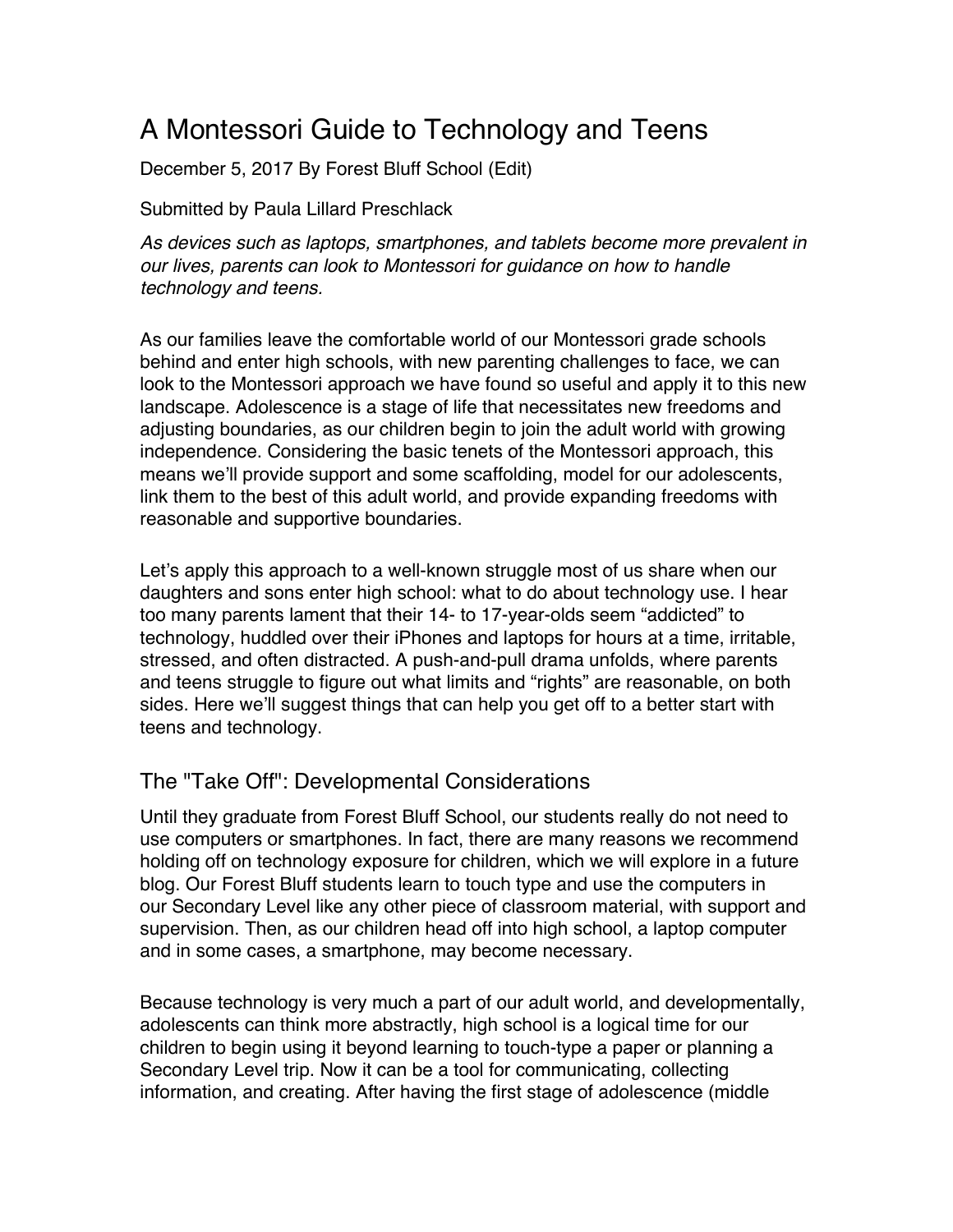school) under their belts, when learning to read social cues and expressions more accurately is key, high school students are more ready to find the power of the written word when there are no physical expressions to inform them. They are developmentally ready for the abstract world of technology and the gifts it offers to adult--and evolving adult--minds.

A word of caution, however: adolescence is also a time of increased distractibility, when the brain is undergoing big changes that make it more open and vulnerable to addictive behaviors (see *Brainstorm*, 2015). The tendency to overuse technology must be taken into account and should be a topic of conversation with your children before problems arise. The desire to connect with friends and be part of a group drives teens towards their iPhones and computers. This makes it an important time to help them stay aware of what else is going on around them and involve them in family and community life.

At home, we encourage parents to emphasize intellectual life, spending time outdoors, being physically active, reading, conversing, and contributing with chores and collaboration as a family. As an example, my own 13-year-old daughter and 15-year-old son have dinner with my husband and me every night, with each member cooking a weekly meal from scratch. We all pitch in on the clean up. Even though it can be a challenge with homework, sports, and busy schedules, we continue to come back to these basics of family life and are always grateful to find how this feels. Especially now in these teen years, we work hard to prioritize these habits of how we spend our time. It really pays off.

Adolescents will naturally want to stretch away from their families but still need the home base; they need to feel that they are necessary to their first core group. As technology competes for their attention, ask your adolescent to participate in more adult-like roles within the family, like driving, doing an errand, planning the logistics of a trip, caring for an elder or younger person, and sharing more of the load that the adults are carrying. This fundamental connection with the family unit and sense of responsibility is *so* important to emotional, social and physical health. There is good evidence that developing life skills and connecting with family and community in the teen years aids confidence and supports academic success. Whenever I have asked veteran moms for advice on raising teens, the first thing they invariably say is, "keep them close," and I believe this is what they mean.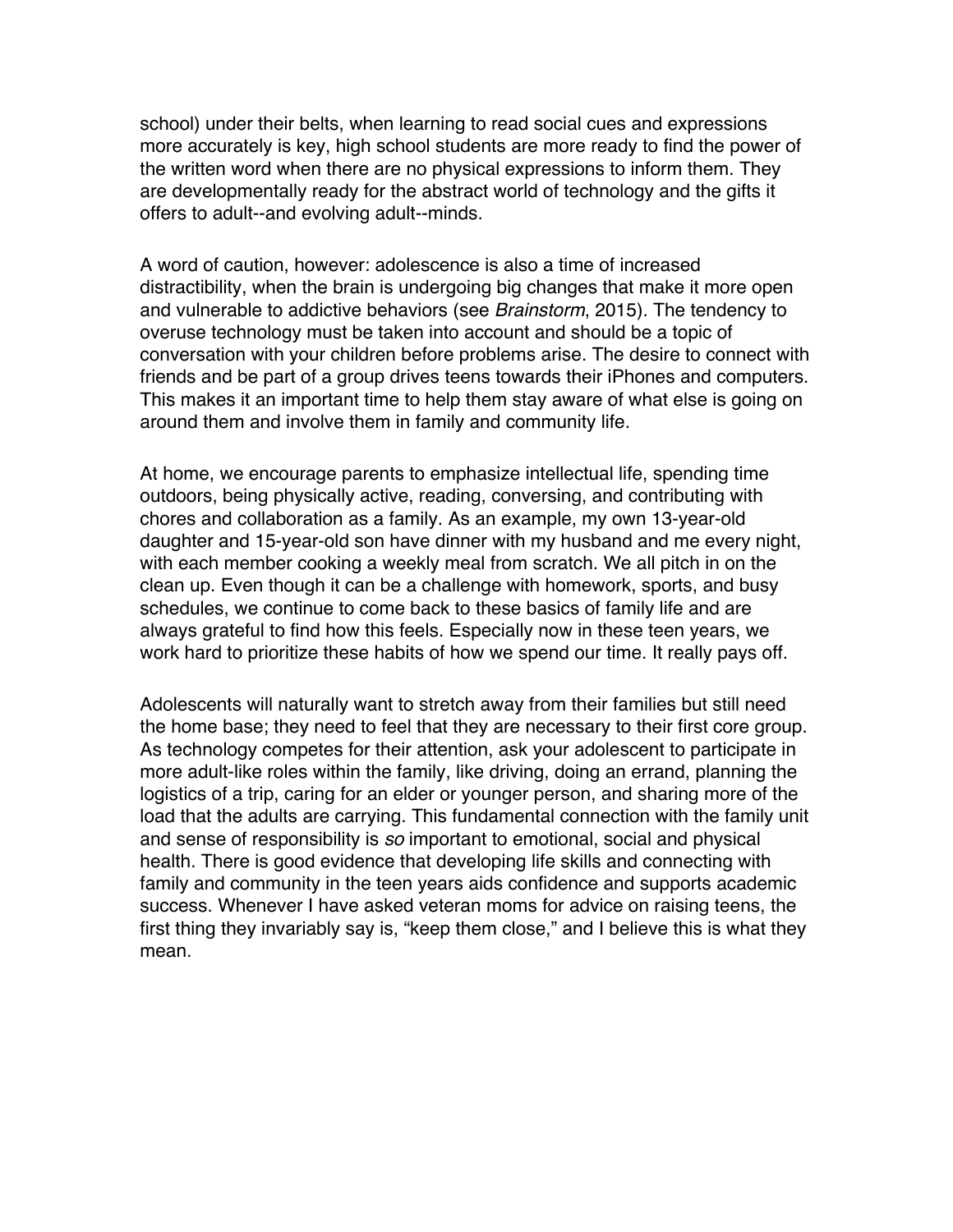# Introducing Technology: Preparing the Environment, Modeling, and Setting Supportive Limits

#### **Prepare the Environment**

When you give a laptop computer or other electronic tool to your adolescent, fix it the way you would like it to be used: block inappropriate sites, remove features you do not think your child should use, and put parental controls in place that allow you to adjust the hours and amount of time the computer will function. Some families choose to turn off their internet at a certain time each evening or plug all their devices into chargers in a central, confined location, so that nighttime is guaranteed to be tech-free. It is worthwhile to find a professional who knows the latest apps children use and who is thorough in covering what you need. You can also use an application like Disney Circle or Net Nanny, which enables you to set parameters on screen time and use for all family members. The purpose of preparing the tech environment is to remove the need to be controlling and micro-managing. Set things up from the get-go to be used how and when you think is best. Then there's no negotiating or issues. The parameters do the work.

Next, present any device as a useful tool and talk about your values when you gift one--this is your moment! Ben Moudry, a Montessori child who became a Montessori teacher of adolescents and head of a Montessori school, observes that the students who were given technology when they were younger often see it as a toy for games and entertainment, rather than a tool. "They constantly goof around on the computer, so it's become a habit that's hard to break," he says. But if their introduction to technology was as a tool to use for learning, Ben sees that they have a different attitude, one that helps them make better use of it in school. Because so many computer "learning programs" are like games, they can also create this association of entertainment. When we talk about using the computer as a tool, we're referring to writing papers, searching for and reading research, building graphs, designing programs and the like.

Realize that no smartphone or computer is a "right." It is a luxury, and if you, the parent, are giving one to your child, it is reasonable to explain that it's your money and your decision. A device comes with your conditions and can be taken away. It also should be given with instructions on how to use it properly and what your clear expectations are. It is useful to decide together what the guidelines ought to be and make an agreement, as an offshoot of your conversation about what temptations may come up. If you think your child may be fuzzy about the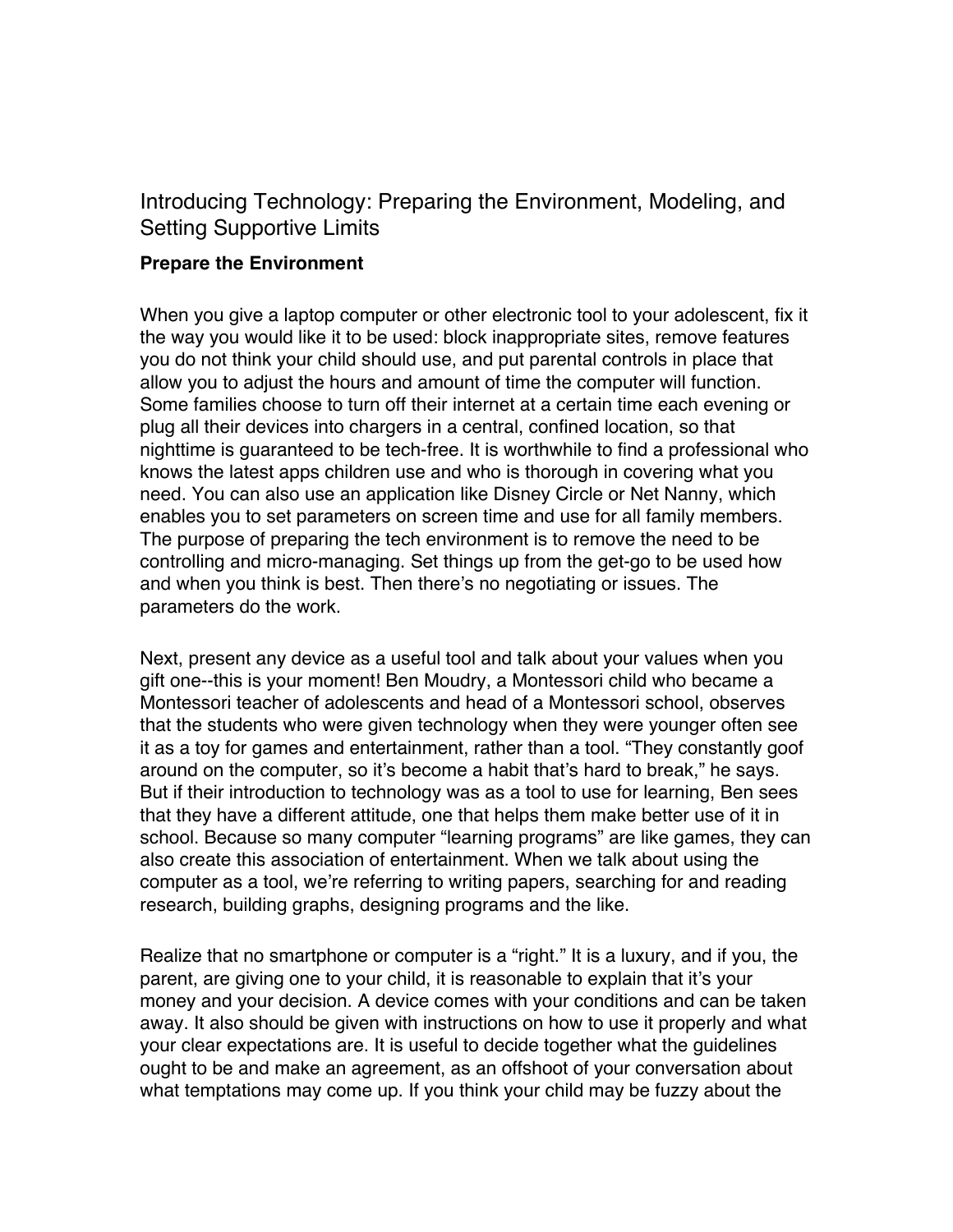guidelines agreed on, type them up to refer to. Look at this as a contract. This may sound unnecessary, but I cannot tell you how many parents wish they had started out this way, as they end up there after much frustration and disappointment. Start out more clearly, and you won't regret it.

Talk with your child openly about why adolescence is a time of greater distractibility in life, that you know other teens who have struggled to "unplug" from their devices, or that you yourself have challenges with doing so. Ask, "What guidelines do you propose that you think can help you avoid these things for yourself?" (If your child is not mature enough to engage in this discussion and follow through by typing up a short list of good guidelines, that's a definite sign that they are too young to handle freedom with technology.) You may want to shorten, simplify, or adjust the list. Make it simple and help your child set himself/herself up for success.

#### **Model Screen-Free Time and Appropriate Use of Technology**

Share your values by living them in front of your children and talking about what's most important to you. Mealtimes, bedtimes, in the car or on walks, are moments for connecting, telling stories, asking questions, sharing your thoughts and listening to your children's. Turn off your devices and put them away when together, be demonstrative about your priority; adolescence is a crucial time to be emotionally and cognitively "present" for your children.

As adults, we can now set limits on our own technology use: We can set our own phones up so that we cannot text or use the screen while driving cars and our computers so that they do not alert us when new emails arrive while we're working. What has been a free-for-all can now become a more controlled experience for us.

As adults, we can make these choices to restrict ourselves--and do so--because we desire work spaces and times without constant interruptions. But children are not coming at this from the same perspective, with the many years of self-control and choices that we have under our belt as adults. When a parent gives a child or adolescent a device and simultaneously tells them that they need to control their use of it by their sheer willpower, we are asking something most of them are going to struggle with--*a lot.* Their constant failure with this can be disappointing not only to you, but also to them. With the news on how technology is specifically designed to capture our attention and make us use it more and more, it is incredibly unfair to give it to young adults and expect them to control their use with adult-like strength. Much better to begin with boundaries that will help our adolescents to expect that this scaffolding is useful and necessary, even for adults.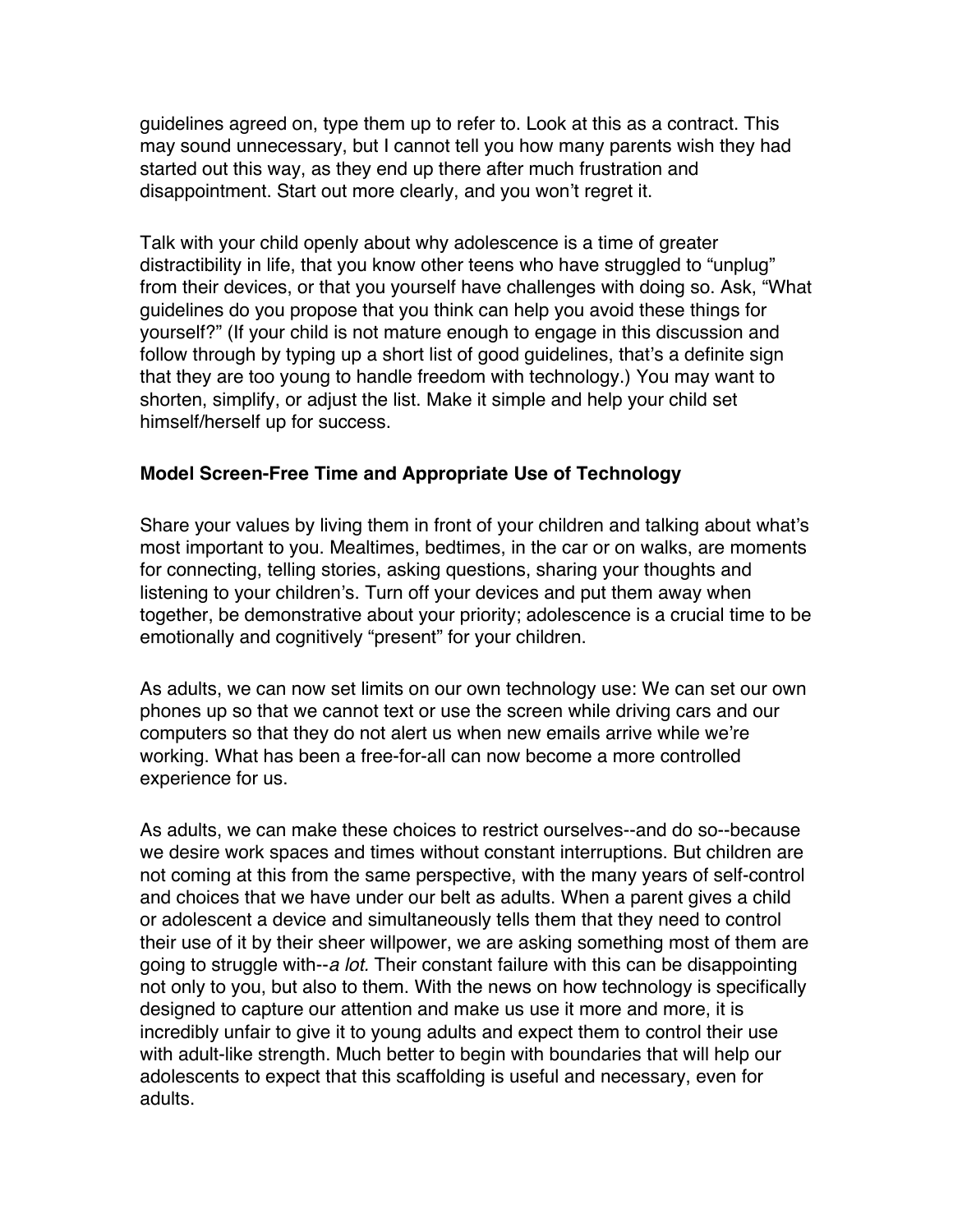Also model your manners with your smartphone or computer. Put it down, turn it off, and interact with people when appropriate: when in a restaurant together, at check-out counters, at social functions, or when having a conversation with someone. Model alert and aware behavior when walking through a city, crossing a street, or getting in or out of a train, bus, taxi-cab or Uber ride. Adolescents may not be watching us with the same absorbent minds as young children or the analytical minds of elementary aged children, but they are looking to us as immediate examples of adult behavior as they are becoming adults themselves. Our young adults need to see us make clear decisions about technology.

#### **Set Supportive Limits**

Handing tech devices over to children without limits built in may seem harmless when you see other parents doing it. But as we see mounting evidence from families we know, and substantial research pointing to the issues arising from doing this, parents are backtracking to set limits. So, supply some clear boundaries, such as which rooms in your home devices can or cannot be used in. For example, it is advised to keep electronics out of the bedrooms for a lifetime habit of protecting that space for sleeping and relaxing. It is also widely advised to prohibit bringing them to meals, so that everyone engages with each other, and not their devices. These two are common ones. Beyond that, some families have other specific boundaries. In our own house, for instance, we keep the laptops in the kitchen, library, and office--study areas that are in the lower level of the house. We don't bring any devices or laptops upstairs, which is where our bedrooms are. My husband and I follow the same guidelines as our children.

For a child in middle school (ages 12-14) we recommend keeping computers positioned where you can see the screen. I know many families who did this and were glad that they were able to establish good habits, especially with emailing, texting, and Face Time. Nowadays, we can check a computer's history through the parental controls feature (in settings) and see what the user was doing, but many parents may still want to be around with younger teens. This also sets the tone that a computer is not a privacy right; it is an interactive and social device that's open to audiences. Realizing that their computer activity is seen by others, whether from the exterior or interior, is an important message.

# Keep Your Goals in Mind

If your aim is to support your adolescents to develop their abilities of concentration and self-reliance, then align your decisions with this outcome. Support developing concentration by maintaining that computers are tools for writing papers, building graphs, and doing other thoughtful work.And encourage self-reliance by making computer and smartphone use realistic. For instance, one guide for the timing of getting an iPhone is when a high school student can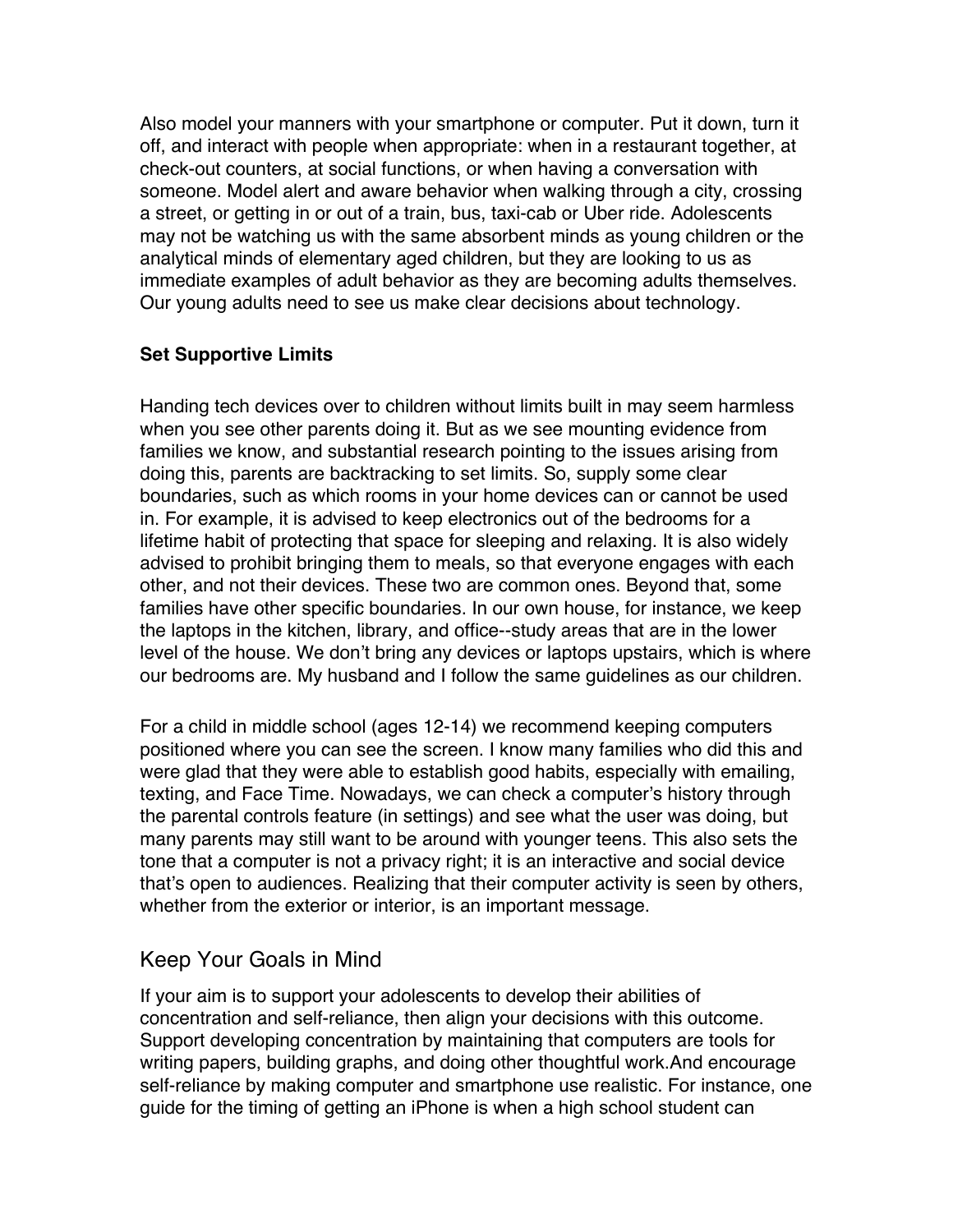handle the financial responsibility; one of my older sisters told her children that they could have iPhones when they could purchase them and pay for the call plans on their own. With money from their first jobs, her teenagers did this in high school, and they took very good care of those devices! The girls received their bills each month, and my sister and her husband taught them how to pay them with their own wages. This was an empowering experience that helped these adolescents learn more about how adults function. They understood the responsibility of the freedom. Rather than feeling they were being punished by not being gifted the devices, these daughters saw their parents' actions as a way of helping them enter the adult world with realistic expectations and awareness of their own abilities.

## Maintaining Focus for Learning

When our children become young adults, they begin a process of using the tools we use in everyday life; along with this introduction must come the ways we keep ourselves focused. Dr. Angeline Lillard has been a professor of psychology at the University of Virginia for over 20 years, and when she saw that her students could not seem to control their laptop or smartphone internet use in the classroom, she banned them during lectures. The research coming out at the time was showing that we do not retain information as well when we type it as when we handwrite it (Mueller & Oppenheimer, 2014). Therefore, Dr. Lillard did not believe that the students needed their laptops to take notes during her lectures (with some exceptions, of course). There is also strong evidence that being distracted--as we are when messages come in on our devices--doesn't just interfere with learning new information, it can actually block it.

Prohibiting smartphone and laptop use in the classroom was novel for the early 2000s, but as Dr. Lillard's teaching assistants sat in the back row and excused offending students from class, she noticed the quality of student work and participation increase convincingly. More research in recent years supports this observation (see the articles listed below, which cite many studies). The students enjoyed Dr. Lillard's class more and actually thanked her for setting these guidelines to keep them on track. Today, many of Dr. Lillard's colleagues at UVA also require that students not bring laptops or smartphones to lectures and class discussions.

It's just a matter of time before all educators find that any classroom designed for group discussion and learning in lecture format is no place for smartphones, laptops, or any other kind of screen that distracts the participants from what they are there to do: learn from a teacher and each other. Teachers who are using technology interactively in their classrooms may have another perspective, but as long as a classroom teacher cannot see what is on their student's screens, the temptation to shop for new shoes, Snapchat a friend, or check Instagram while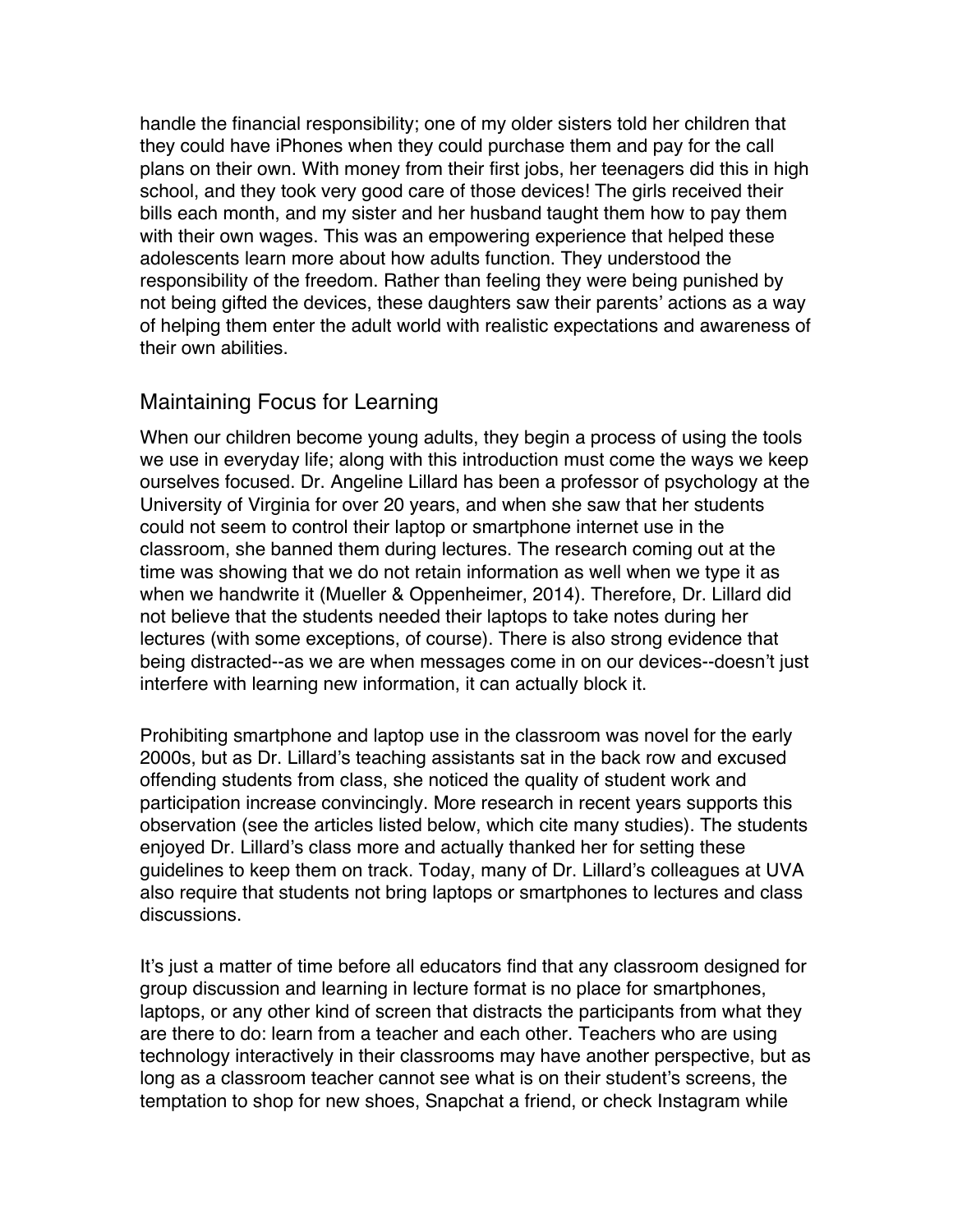they look like they are "taking notes," is too strong for many. Such activity detracts from their own learning, and because it influences participation, it also affects the learning of their classmates as well as the entire class atmosphere.

We know that what makes Montessori classrooms so impactful is the emphasis on developing the ability to concentrate. All learning is based on this premise: that one who can focus can think. This is why protecting learning spaces for focused concentration and thinking must be the aim of educators, as well as parents at home.

## **Conclusion**

As a stream of research in recent years links anxiety, depression, and a compromised ability to focus to unrestricted technology use (see *Irresistible*, 2017), parents must take precautions before handing devices over to their children. Pause to think of Montessori's explanation of the characteristics and needs of each stage of childhood. Adolescence looks like the most logical time to introduce technology as a tool for adult life, despite the fact that increased distractibility is a characteristic of this stage of brain development. Before you begin down the technology path, prepare your home environment in some important ways so that your child is supported and set up well. Model with your own technology use, and demonstrate how you actively curb your use where necessary. Provide freedoms thoughtfully, and set limits with care. Remember that freedoms can and must be given in steps, so that children have the chance to respond with increasing responsibility. And finally, give your adolescent scaffolding for practicing the best habits. Technology is no different from any other new landscape when you look at it this way. The basic principles of the Montessori approach have much to offer us in these new adventures!

# References and Resources

## **Articles**

Carr, N. (2017, October 6). *How smartphones hijack our minds*. *The Wall Street Journal.*

Mueller and Oppenheimer. (2014). The pen is mightier than the keyboard: Advantages of longhand over laptop note taking. *Pyschological Science*, 25, 1159-68.

Loh, K.K., & Kanai, R. (2016). How has the internet reshaped human cognition? *The Neuroscientist,* 22(5), 5-6-520.